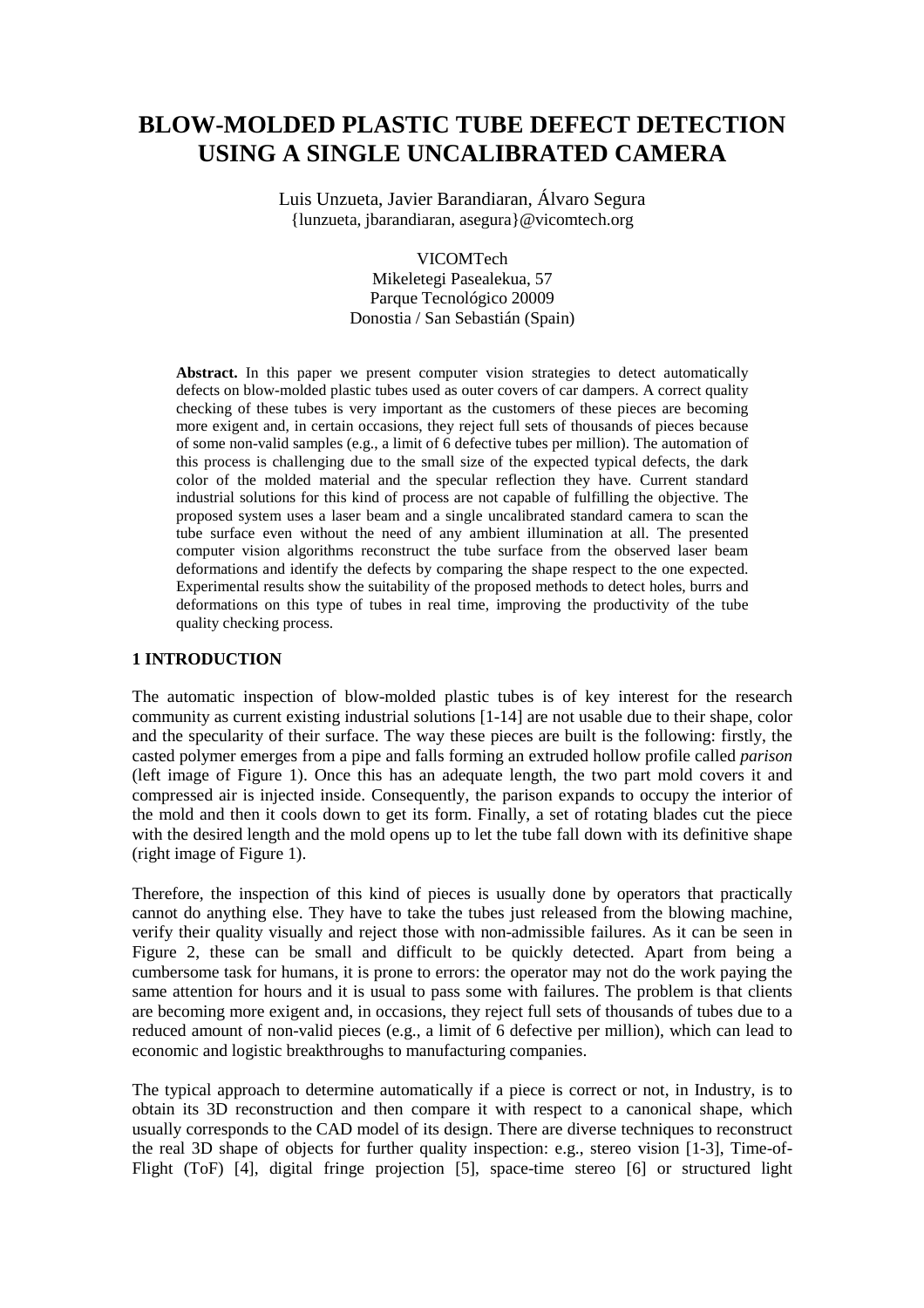approaches ([7] for a review), which include, laser based solutions [8], binary encoding [9-11], encoding by means of multiple grey-level values [12,13] and De Bruijn sequences based methods [14]. However, these techniques are not the most suitable to reconstruct these tubes, fast enough to increase the productivity of the quality checking process. The dark color of the material and specular reflection of their surface prevent to visualize clearly their projections in 2D images and therefore invalidate the techniques based on directional illumination or light patterns. On the other hand, their tubular shape makes it difficult to obtain the 3D reconstruction quickly as many high resolution calibrated views are needed to obtain a good enough quality to detect the small failures, which is a computationally expensive process.



**Figure 1: On the left, a plastic parison falling between the mold's two parts, and on the right, the REINER blowing machine for tubes used as outer covers of car dampers [15].** 



**Figure 2: From left to right and top to bottom: a deformed tube, a hole, a burr and diverse defective cuts.** 

In this work we present computer vision algorithms to reconstruct the shape of the surface of this kind of tubes, concretely those of REINER [15], with precision using a single uncalibrated camera and a laser beam, and also to detect deformations, holes and burrs on them, in real time. Experimental results show the suitability of the proposed methods to detect holes, burrs and deformations on this type of tubes in real time, improving the productivity of the tube quality checking process.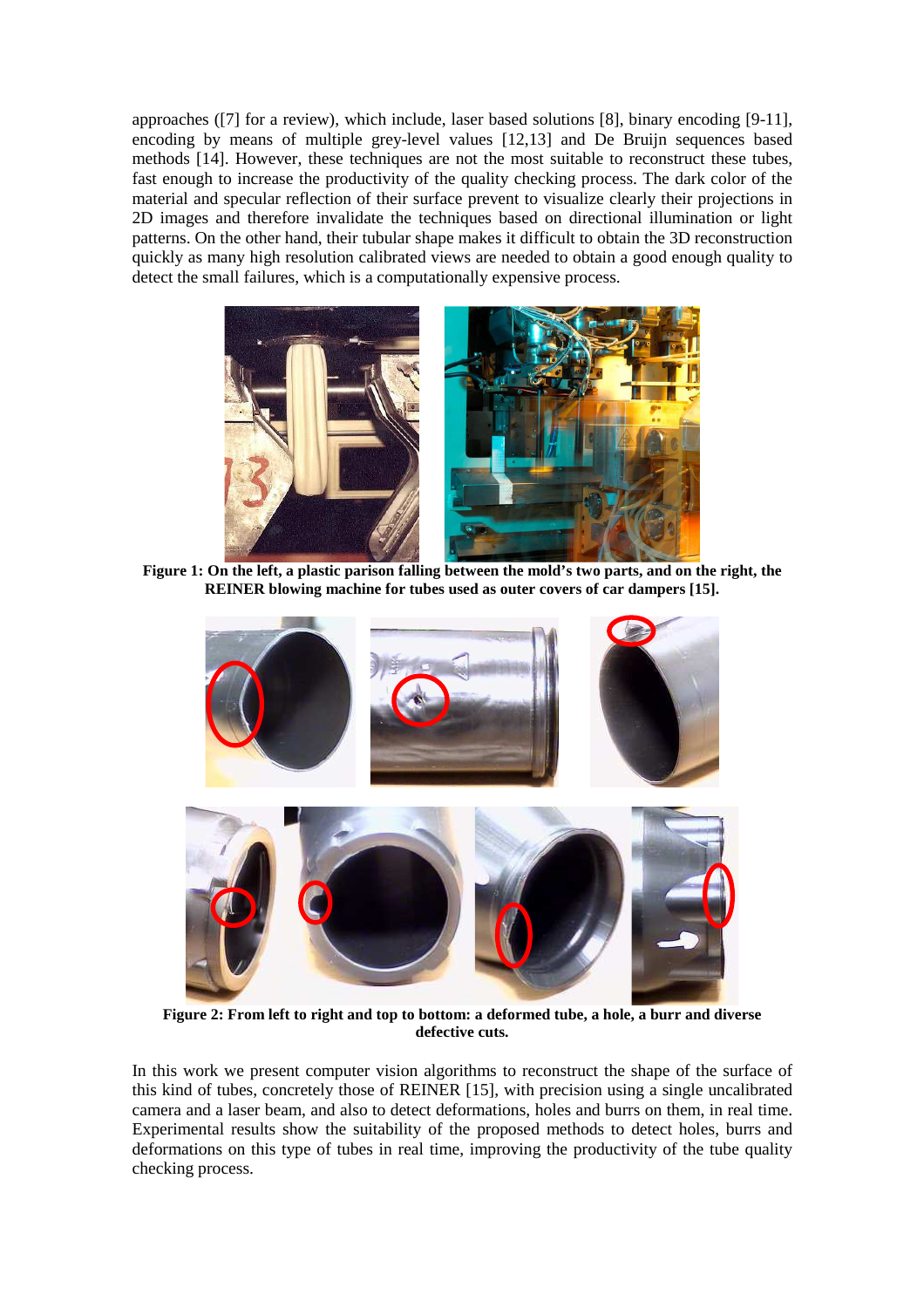#### **2 TUBE SHAPE RECONSTRUCTION**

Two system layouts are proposed to reconstruct the tube shapes. Both are composed of a laser beam perpendicular to the piece and a camera that observes the resulting laser from another point of view but in the same plane (Figure 3). The differences are the relative distances of the components and that in one of them the tube rotates around its axis while in the other the tube moves along it.



**Figure 3: On the left, the rotating tube system outline, and on the right, the translating tube system outline.** 

The procedure to reconstruct tube surface shapes is the following:

- 1. Segment the laser beam from the images. This can easily be done if no ambient light is used at all as high grey-level values directly correspond to those of the laser beam. On the contrary, the red color channel would be used from RGB images in the same way.
- 2. Estimate the first derivative of the laser profile and store it in a grey-level values slice. In order to obtain a smooth profile this is done as follows:
	- a. Refer the XY coordinates of the laser pixels with respect to that of its extreme left one.
	- b. For each pixel, obtain the mean Y value of the N previous (mean  $Y_{prev}$ ) and also the mean Y value of the next N neighboring pixels (mean $Y_{next}$ ) to the current one. In our tests we have set  $N = 5$ , but in the extremes, only those available are used.
	- c. Subtract mean $Y_{next}$  with mean $Y_{prev}$  and divide the result by the difference between the previous and the next pixel  $\overline{X}$  positions, i.e., by 2.
- 3. Normalize the grey-level values of the resulting slice to improve the visualization quality. This is done by rescaling the grey-level values always with the same scaling factor for all slices obtained through time. This value is determined experimentally by the user. This must be done because there can be negative derivatives, while the final grey-level values must always be positive or zero. Therefore, negative derivatives will correspond to lower grey-level values.
- 4. Add the slice to the image that will conform through time the tube profile.

The final reconstruction speed of the whole system depends on several factors, such as the camera's framerate, resolution, field of view, the tube's motion relative to the view, the tube's size, the laser beam characteristics, the CPU speed, the RAM memory, the programming language, etc., whose relations are not studied in this work, but it can be stated that the proposed algorithm is not computationally expensive for off-the-shelf equipment and that it leads to realtime framerates.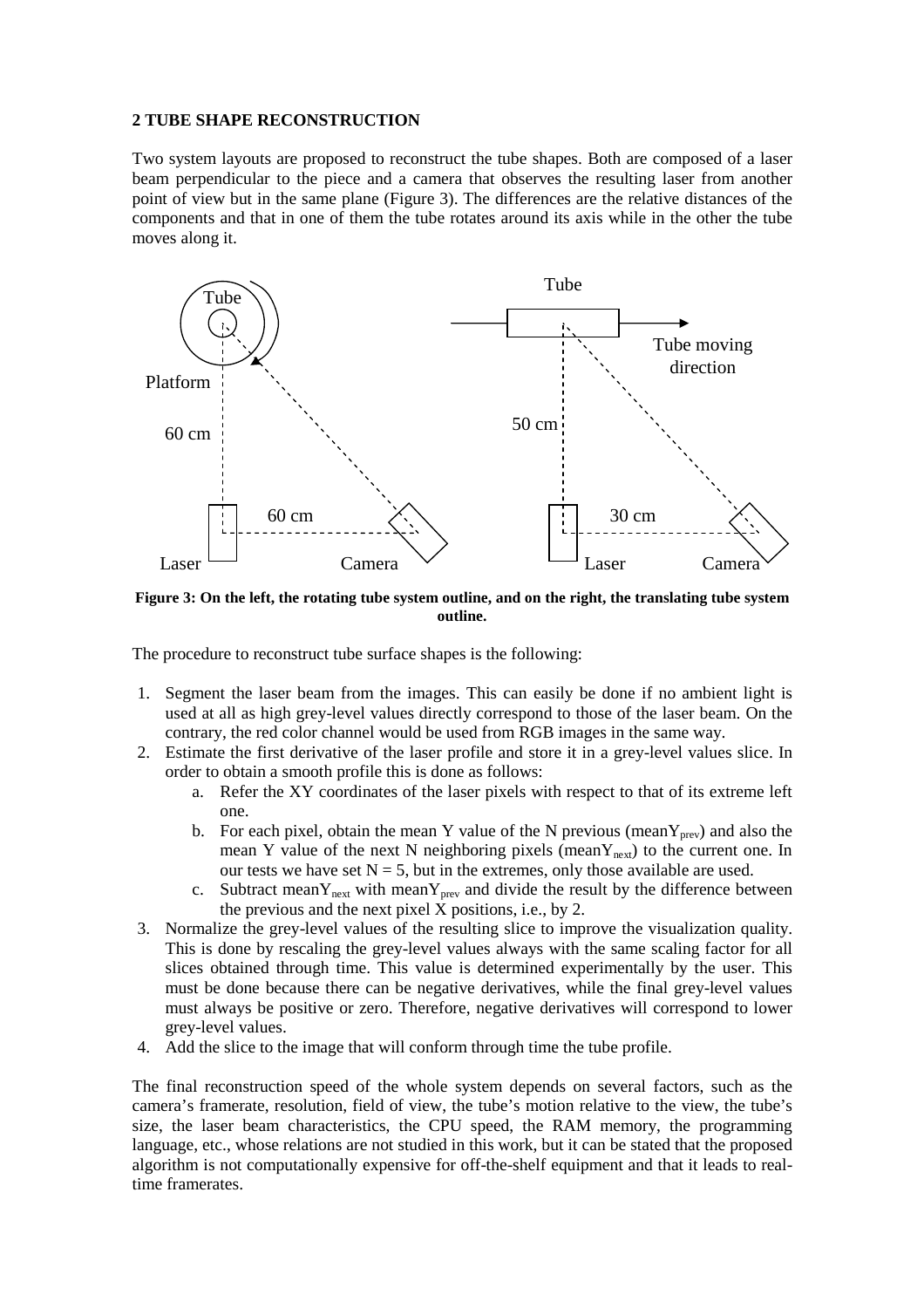Table 1 shows samples of observed laser profiles and resulting reconstructions for both rotating and translating tube systems. Darker grey-level values correspond to those in which the derivative have lower values, while brighter to higher values, and therefore the reliefs of the tube surface can be appreciated. Moreover, it can be seen that the reconstructions have good enough quality even to allow reading the numbers engraved by the mold on the tube.



**Table 1: Captured images samples and resulting tube profile reconstructions in the translating and rotating tube systems.** 

# **3 TUBE DEFECT DETECTION**

The detection of holes is straightforward because the laser beam in their position is not reflected in the camera. The pixels of the slice where the laser is not detected are marked in the reconstruction image as red pixels. Hence, consecutive slices presenting a hole form a red blob or connected component in the reconstruction image. Thus, these blobs are detected looking for contours in the red channel of the image, and their area is used in order to reject small red regions, which are not real holes, as those produced by the laser being occluded by the embossed letters or symbols (bottom-left image of Table 1). Once a red cluster with a considerable area is localized in the reconstructed image, it is labelled with a message alerting its presence. This algorithm works in the same way in the translating and rotating systems, but in the former the resolution of the camera may be concentrated in a smaller area of the tube, so even the smallest holes can be detected.

The burr automatic detection algorithm is very similar to that of the holes. In the rotating system the burrs produce an occlusion of the laser big enough to be detected as holes. The difference respect to these comes from their shape and position, as burrs usually appear as elongated holes in the tube extremes. In principle, both burrs and holes could be simply labelled as "defects", but distinguishing explicitly between holes and burrs is interesting for statistics analyses and system parameters adjustment.

The deformations or bulges are detected with the rotating system analyzing the curvature of the laser profile over the straight parts of the tube. The profile of a correct tube is presented as a straight line. On the contrary, when a deformation appears, the profile forms a curve. This way the profile pixels located out of the straight line are marked as blue pixels in the reconstruction image. Therefore, consecutive slices presenting a deformation form a blue blob or connected component in the reconstruction image.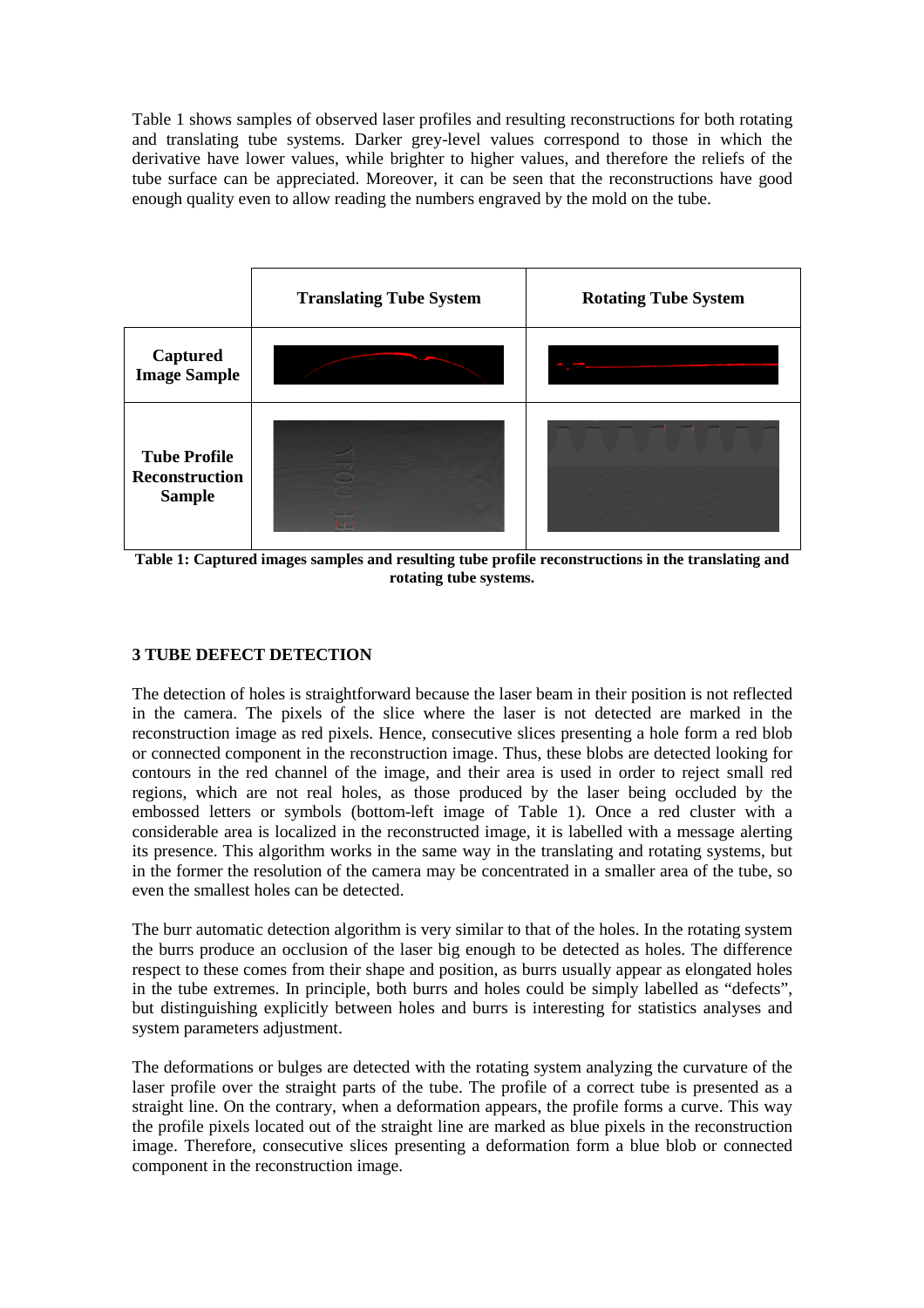#### **4 EXPERIMENTAL RESULTS**

In Figures 4-6 three samples containing holes, a burr and deformations on reconstructed tube shapes are shown. It can be observed how the holes and the burr are correctly labelled, and the deformed regions are highlighted by the system. The shape of the shadow projected by the burr during the reconstruction is marked in red (Figure 5), the same as the shapes of the holes (Figure 4), which correspond to those instants in which the laser beam profile is "cut" while the tubes are being moved. On the other hand, it can be observed that the deformed areas in Figure 6 are big enough to consider the piece as defective and consequently reject it from the production line.



**Figure 4: Hole automatic detection.** 



**Figure 5: Burr automatic detection.** 



**Figure 6: Deformation automatic detection (marked in blue).**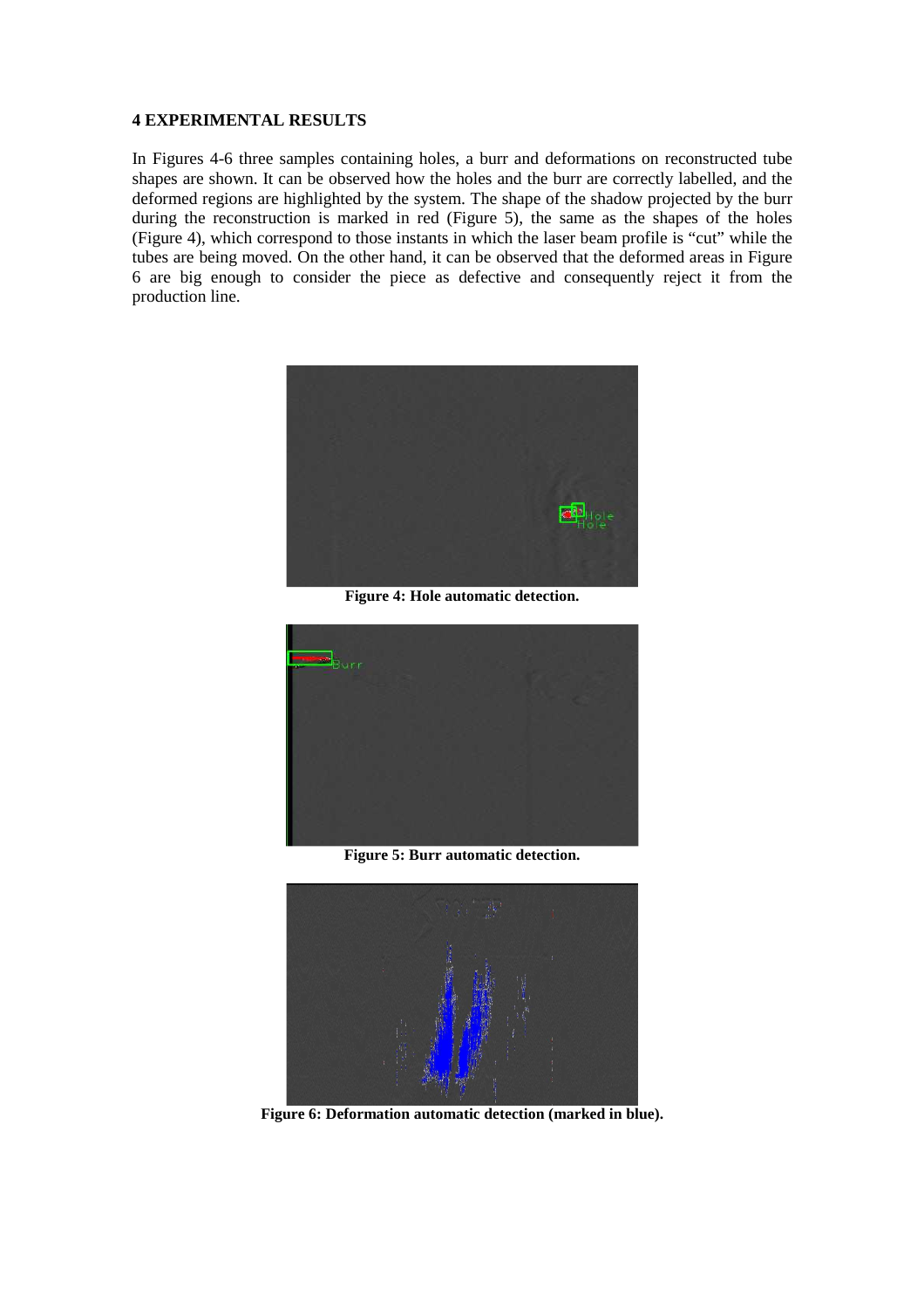### **5 CONCLUSIONS AND FUTURE WORK**

In this work we have presented strategies based on computer vision to reconstruct the shape of the surface of blow-molded tubes used as outer covers of car dampers (REINER tubes [15]) with precision using a single uncalibrated camera and a laser beam, and also to detect deformations, holes and burrs on them, in real time. No ambient illumination is needed at all.

The proposed two systems are composed of a laser beam perpendicular to the piece and a camera that observes the resulting laser from another point of view but in the same plane. In one of them the tube rotates around its axis while in the other the tube moves along it. The tube surface is reconstructed by capturing the laser beam profile and estimating its shape's smooth derivative and rescaling it to show the results as grey-level images. During the reconstruction process, those regions where the laser beam is not reflected are marked in red and consequently the connected red components are located through a contour detection algorithm. Depending on their position and shape, they are labelled as holes or burrs. Finally, the deformations or bulges are detected with the rotating system comparing the curvature of the laser profile over the straight parts of the tube respect to straight lines.

Experimental results show the suitability of the proposed methods to detect the mentioned failures on this type of tubes in real time, improving the productivity of the tube quality checking process. Future work will focus on the detection of more failures in these tubes such as defective cuts (bottom row of Figure 2).

## **6 ACKNOWLEDGEMENTS**

This research is part of ARTIPLAS project in collaboration with REINER E HIJOS S.A. The project is funded by the Basque INTEK programme.

### **7 REFERENCES**

- 1. Dhond, U., Aggarwal, J., Structure from Stereo-A Review, IEEE Transactions on Systems, Man, and Cybernetics, vol. 19, 6, 1489-1510, 1989.
- 2. Scharstein, D., Szeliski, R., A Taxonomy and Evaluation of Dense Two-Frame Stereo Correspondence Algorithms, International Journal of Computer Vision, vol. 47, 1-3, 7-42, 2002.
- 3. Yang, R., Welch, G., Bisop, G., Real-Time Consensus-Based Scene Reconstruction Using Commodity Graphics Hardware, Proceedings of Pacific Graphics, 225-234, Beijing, China, 2002.
- 4. Massa, J. S., Buller, G. S., Walker, A.C., Cova, S., Umasuthan, M., Wallace, A. M., Time of Flight Optical Ranging System Based on Time-Correlated Single-Photo Counting, Applied Optics Vol. 37, 31, 7298-7304, 1998.
- 5. Zhang, S., Huang, P. S., High-resolution, Real-time Three-Dimensional Shape Measurement, Optical Engineering, vol. 45, 12, 2006.
- 6. Davis, J., Ramamoorthi, R., Rusinkiewicz, S., Spacetime Stereo: A Unifying Framework for Depth from Triangulation, Proceedings of the Conference on Computer Vision and Pattern Recognition, 359, 2003.
- 7. Salvi, J., Pagès, J., Batlle, J., Pattern Codification Strategies in Structured Light Systems, Pattern Recognition, vol. 37, 4, 827-849, 2004.
- 8. SICK Sensor Intelligence http://sick.com/
- 9. Posdamer, J. L., Altschuler, M. D., Surface Measurement by Space-Encoded Projected Beam Systems, Computer Graphics and Image Processing, vol. 18, 1,117, 1982.
- 10. Inokuchi, S., Sato, K., Matsuda, F., Range Imaging System for 3-D Object Recognition, Proceedings of the International Conference on Pattern Recognition, 806-808, 1984.